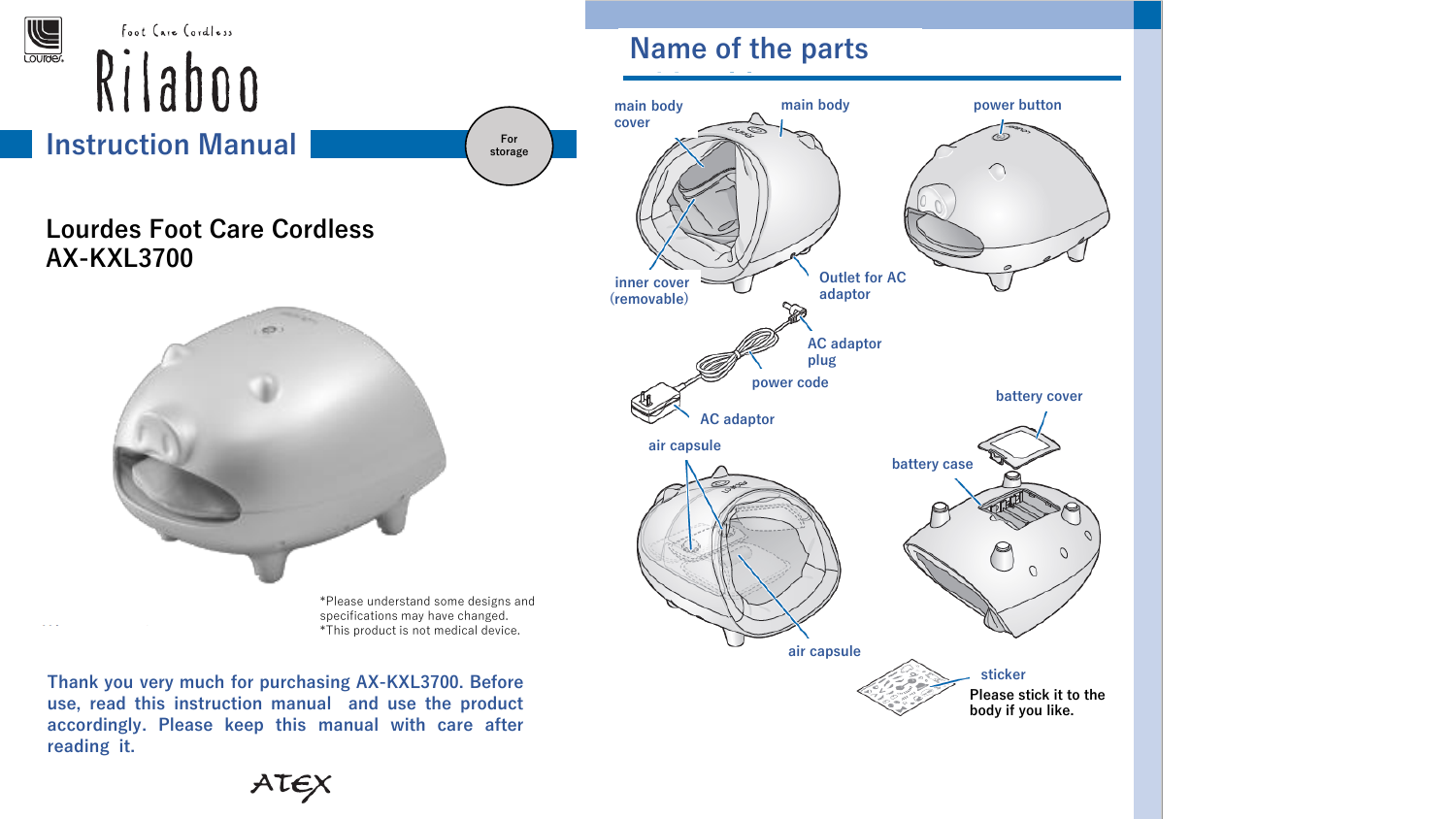## **Check before use**

#### **Caution**

Try at you foot and hand with weak mode each for 5 minutes, and please use when any problem doesn't happen.



\*Do not use if inside cover is torn. \*Check if the power button and timer works properly.

\*Check work properly with manual if you do not use for a long time.

⇒ Do not use and contact to dealer if there is an abnormality

# **How to prepare**